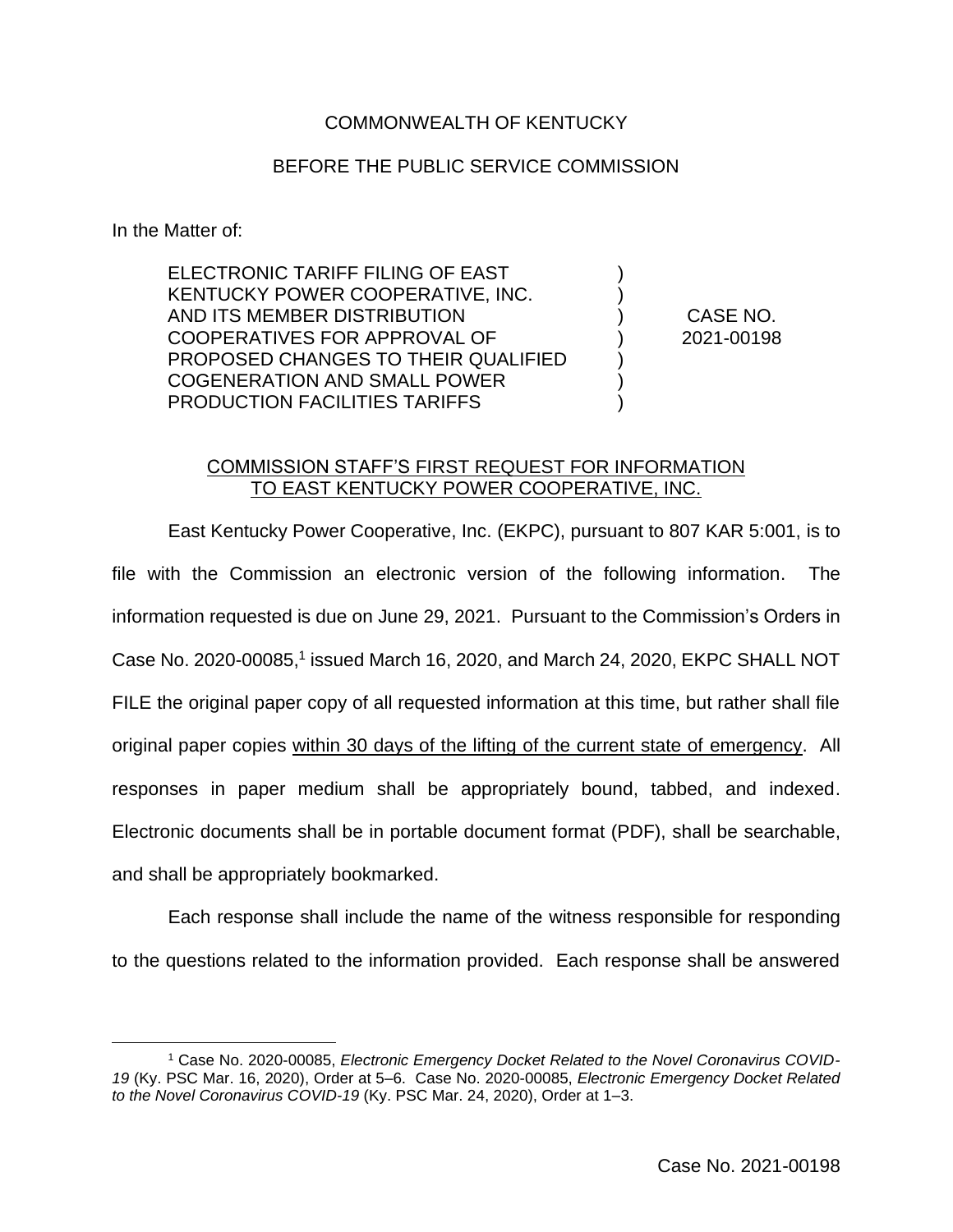under oath or, for representatives of a public or private corporation or a partnership or association or a governmental agency, be accompanied by a signed certification of the preparer or the person supervising the preparation of the response on behalf of the entity that the response is true and accurate to the best of that person's knowledge, information, and belief formed after a reasonable inquiry.

EKPC shall make timely amendment to any prior response if EKPC obtains information that indicates the response was incorrect when made or, though correct when made, is now incorrect in any material respect. For any request to which EKPC fails or refuses to furnish all or part of the requested information, EKPC shall provide a written explanation of the specific grounds for its failure to completely and precisely respond.

Careful attention shall be given to copied material to ensure that it is legible. When the requested information has been previously provided in this proceeding in the requested format, reference may be made to the specific location of that information in responding to this request. When applicable, the requested information shall be separately provided for total company operations and jurisdictional operations. When filing a paper containing personal information, EKPC shall, in accordance with 807 KAR 5:001, Section 4(10), encrypt or redact the paper so that personal information cannot be read.

1. Provide, in narrative form, a detailed explanation of how EKPC determines its avoided energy and avoided capacity rates under its Cogeneration and Small Power Production Tariff.

2. Refer to the Application, Proposed Fifth Revised Tariff Sheets 39 and 42.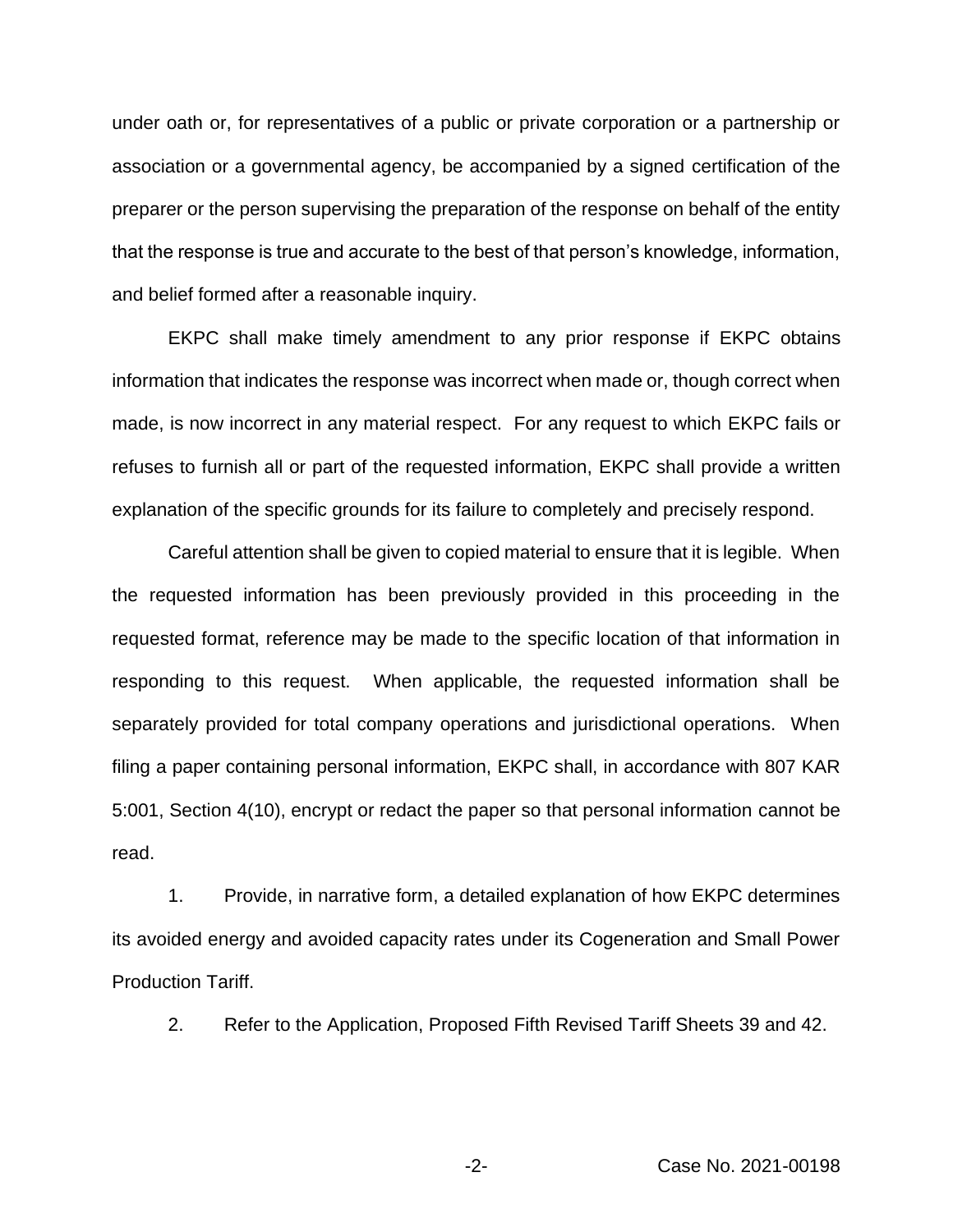a. Provide the supporting calculations that detail how the new capacity rate of \$7.86 per kW is derived.

b. Explain why the proposed Winter and Summer peak and off peak rates are different from the rates derived in Exhibit 03-Supporting\_Data\_-\_SPP-COGEN-Energy-PJM\_Market-DST\_2021-2025\_-\_12MAR21.xlsx (Exhibit 03).

c. Confirm in the strikethrough copy of the proposed tariff that the 2024 Non-Time Differentiated Rate is \$0.2609 instead of \$0.02609.

d. In Exhibit 03, explain what each of the columns represent for tabs 2021-2025.

e. In Exhibit 03, explain whether the administration fee of \$0.00016 is included in the rates derived in tabs 2021-2025.

f. Explain where in the application the Non-Time Differentiated rates are derived and provide a narrative of how they were derived.

3. Refer to the Application, Cover Letter and Exhibit 05-Supporting\_Data\_- \_COGEN-SPP\_Market\_participation\_cost\_-\_15MAR21.xlsx (Exhibit 05).

a. Provide a comparison of the services ACES Power Marketing provides to EKPC that are included and excluded from the administrative service fee of \$0.00016 per kWh.

b. Explain how EKPC recovers the ACES Power Marketing costs that are not presently but previously were included in the administration fee.

c. Explain what each of the columns represent for tabs Generation and Load.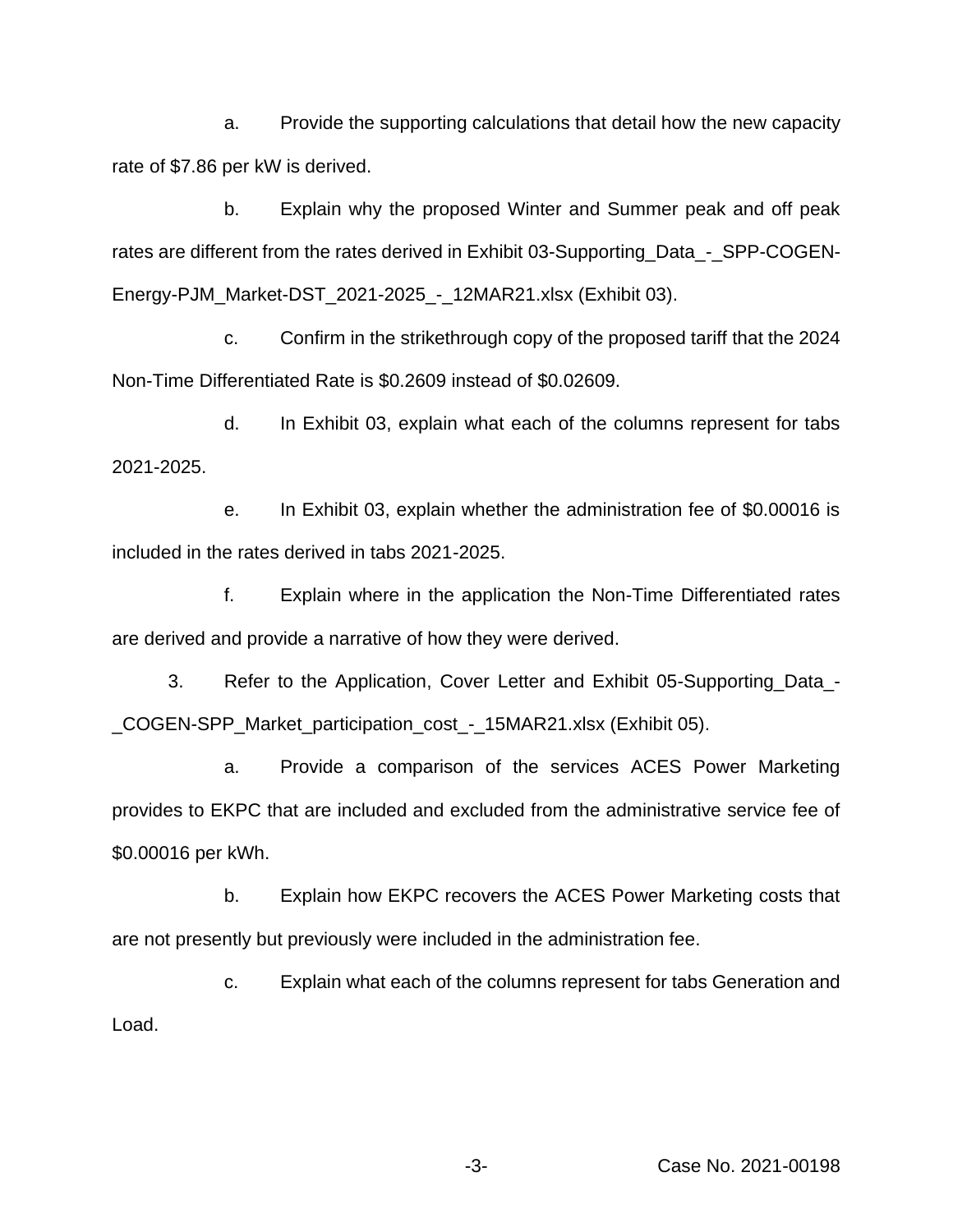4. Refer to the Commission's January 13, 2021 Order in Case No. 2020- 00174, $2$  (2020-00174 Order) in which the Commission directed revisions to Kentucky Power Company's Cogeneration Tariff.

a. Explain why the same revisions should not be applied to EKPC's Cogeneration Tariff.

b. Provide recalculated tariffs with the revisions prescribed in the 2020- 00174 Order. Include the work papers and a narrative explanation of how the revised rates were calculated.

Shde O. Thedweer

Linda C. Bridwell, PE Executive Director Public Service Commission P.O. Box 615 Frankfort, KY 40602

DATED <u>\_JUN 14 2021 \_</u>\_\_\_\_\_\_\_

cc: Parties of Record

<sup>2</sup> Case No. 2020-00174, *Electronic Application of Kentucky Power Company for (1) A General Adjustment of Its Rates for Electric Service; (2) Approval of Tariffs and Riders; (3) Approval of Accounting Practices to Establish Regulatory Assets and Liabilities; (4) Approval of a Certificate of Public Convenience*  and Necessity; and (5) All Other Required Approvals and Relief (Ky. PSC Jan. 13, 2021), Order at 96–101.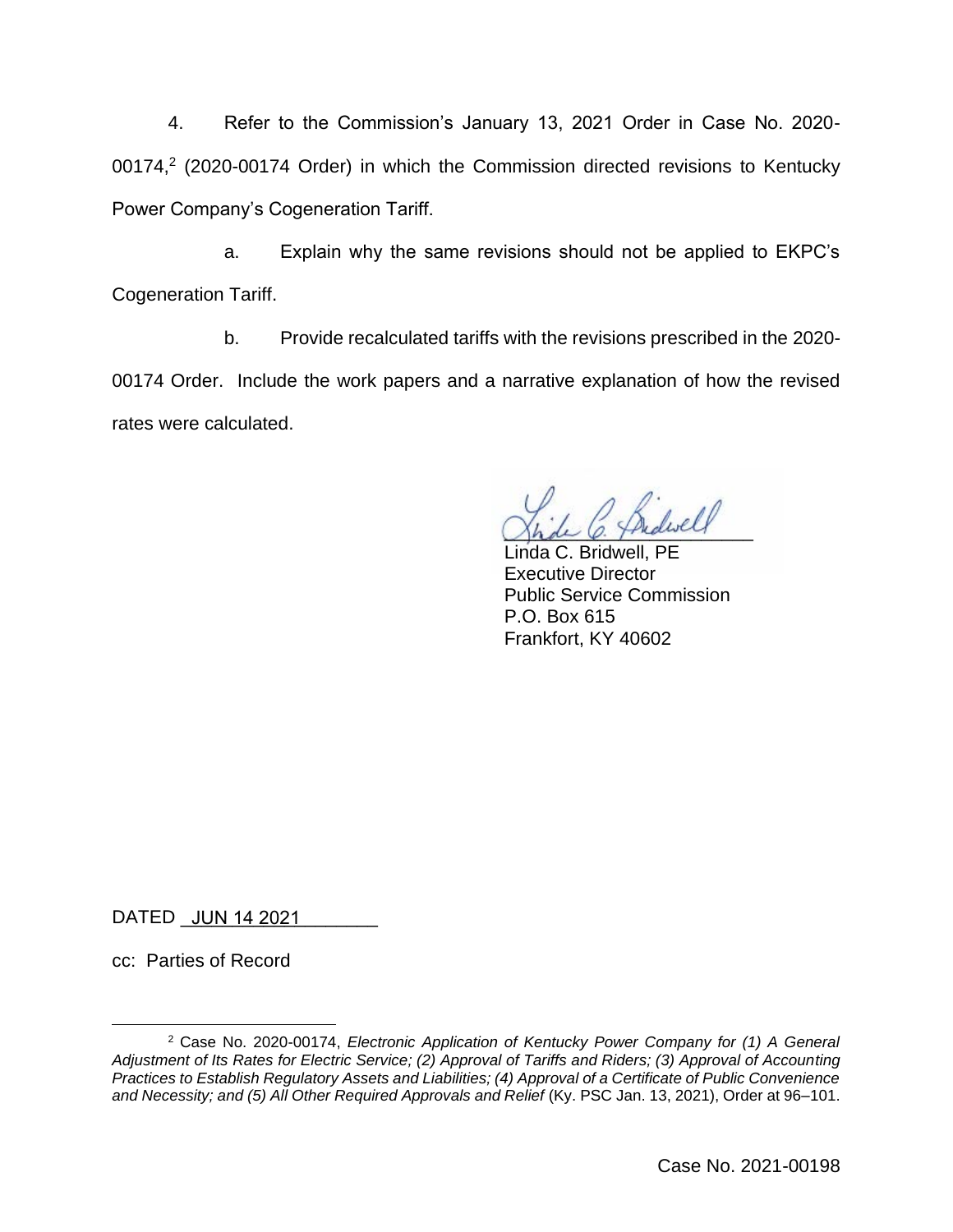\*L Allyson Honaker Goss Samford, PLLC 2365 Harrodsburg Road, Suite B325 Lexington, KENTUCKY 40504

\*Big Sandy R.E.C.C. 504 11th Street Paintsville, KY 41240

\*Big Sandy R.E.C.C. Big Sandy R.E.C.C. 504 11th Street Paintsville, KY 41240

\*Taylor County R.E.C.C. 625 West Main Street P. O. Box 100 Campbellsville, KY 42719

\*Taylor County R.E.C.C. Taylor County R.E.C.C. 625 West Main Street P. O. Box 100 Campbellsville, KY 42719

\*Clayton O Oswald Taylor, Keller & Oswald, PLLC 1306 West Fifth Street, Suite 100 Post Office Box 3440 London, KENTUCKY 40743-3440

\*David S Samford Goss Samford, PLLC 2365 Harrodsburg Road, Suite B325 Lexington, KENTUCKY 40504

\*J. Hadden Dean Sheehan Barnett Dean Pennington Little & Dexter 116 North Third Street P.O. Box 1517 Danville, KENTUCKY 40423

\*Honorable Earl Rogers III Attorney at Law Campbell & Rogers 154 Flemingsburg Road Morehead, KENTUCKY 40351

\*Farmers R.E.C.C. 504 South Broadway P. O. Box 1298 Glasgow, KY 42141-1298

\*Farmers R.E.C.C. Farmers R.E.C.C. 504 South Broadway P. O. Box 1298 Glasgow, KY 42141-1298

\*Fleming-Mason Energy Cooperative, Inc. 1449 Elizaville Road P. O. Box 328 Flemingsburg, KY 41041

\*Fleming-Mason Energy Cooperative, In Fleming-Mason Energy Cooperative, Inc. 1449 Elizaville Road P. O. Box 328 Flemingsburg, KY 41041

\*Nolin R.E.C.C. 411 Ring Road Elizabethtown, KY 42701-6767

\*Nolin R.E.C.C. Nolin R.E.C.C. 411 Ring Road Elizabethtown, KY 42701-6767

\*South Kentucky R.E.C.C. 200 Electric Avenue Somerset, KY 42501

\*South Kentucky R.E.C.C. South Kentucky R.E.C.C. 200 Electric Avenue Somerset, KY 42501

\*Blue Grass Energy Cooperative Corp. 1201 Lexington Road P. O. Box 990 Nicholasville, KY 40340-0990

\*Clark Energy Cooperative, Inc. 2640 Ironworks Road P. O. Box 748 Winchester, KY 40392-0748

\*John J Scott Attorney at Law John J. Scott, P.S.C. 200 Logan Avenue P.O. Box 389 Elizabethtown, KENTUCKY 42702-038

\*Clark Energy Cooperative, Inc. Clark Energy Cooperative, Inc. 2640 Ironworks Road P. O. Box 748 Winchester, KY 40392-0748